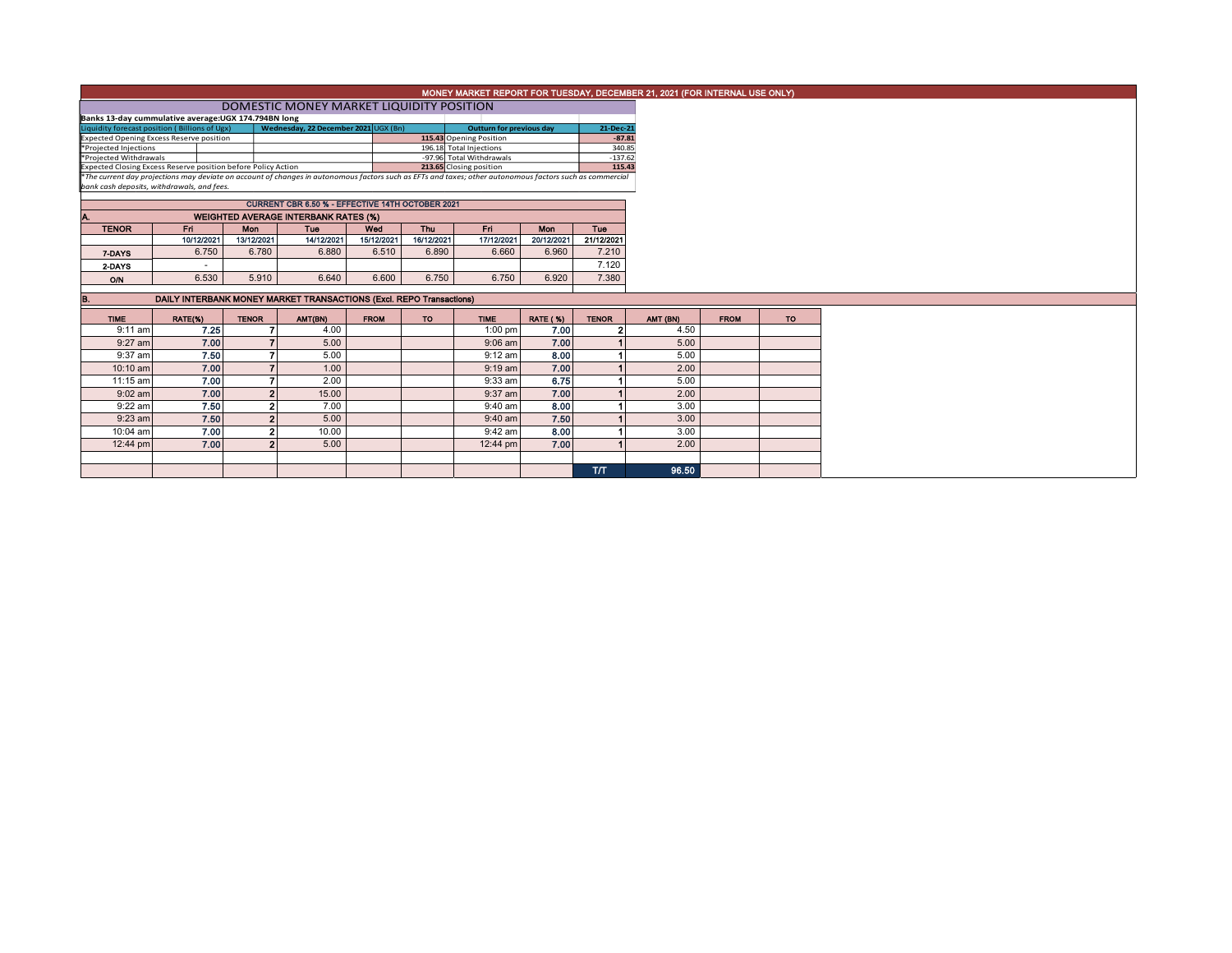| 9.500<br>9.000<br>8.500<br>8.000<br>7.500<br>7.000 |            |            |            |            |            |            |            |                               |            |            |            |            |            |            |            |
|----------------------------------------------------|------------|------------|------------|------------|------------|------------|------------|-------------------------------|------------|------------|------------|------------|------------|------------|------------|
| 6.500<br>6.000<br>5.500<br>5.000<br>4.500<br>4.000 |            |            |            |            |            |            |            | <u> ANTEREST MARIE (1997)</u> |            |            |            |            |            |            |            |
|                                                    | 01/12/2021 | 02/12/2021 | 03/12/2021 | 06/12/2021 | 07/12/2021 | 08/12/2021 | 09/12/2021 | 10/12/2021                    | 13/12/2021 | 14/12/2021 | 15/12/2021 | 16/12/2021 | 17/12/2021 | 20/12/2021 | 21/12/2021 |

• Overnight WAR -7-day WAR CBR rate -Upper bound - Lower bound

| D.                                                                                         | MONETARY POLICY OPERATIONS MATURITIES PROFILE: (23-DEC- 2021 TO 18-AUG- 2022) |             |             |                          |             |                                          |             |             |             |             |             |             |              |  |
|--------------------------------------------------------------------------------------------|-------------------------------------------------------------------------------|-------------|-------------|--------------------------|-------------|------------------------------------------|-------------|-------------|-------------|-------------|-------------|-------------|--------------|--|
| <b>DATE</b>                                                                                | <b>THUR</b>                                                                   | <b>THUR</b> | <b>THUR</b> | <b>THUR</b>              | <b>THUR</b> | <b>THUR</b>                              | <b>THUR</b> | <b>THUR</b> | <b>THUR</b> | <b>THUR</b> | <b>THUR</b> | <b>THUR</b> | <b>TOTAL</b> |  |
|                                                                                            | 23-Dec-21                                                                     | 30-Dec-21   | 06-Jan-22   | 13-Jan-22                | 20-Jan-22   | 27-Jan-22                                | 03-Feb-22   | 10-Feb-22   | 24-Feb-22   | 10-Mar-22   | 04-Aug-22   | 18-Aug-22   |              |  |
| <b>REPO</b>                                                                                | 583.71                                                                        |             |             | $\overline{\phantom{a}}$ |             |                                          |             | ٠           |             |             |             |             | 583.71       |  |
| <b>REV REPO</b>                                                                            | 192.07                                                                        |             |             |                          |             |                                          |             |             |             |             |             |             | 192.07       |  |
| <b>BOU BILL/DEPO A</b>                                                                     | 14.00                                                                         | 120.00      | 40.05       | 45.33                    | 17.00       | 103.50                                   | 19.20       | 20.00       | 10.00       | 5.60        | 33.00       | 26.60       | 454.28       |  |
| <b>TOTALS</b>                                                                              | 405.64                                                                        | 120.00      | 40.05       | 45.33                    | 17.00       | 103.50                                   | 19.20       | 20.00       | 10.00       | 5.60        | 33.00       | 26.60       | 845.92       |  |
| Total O/S Deposit Auction & BOU Bill balances held by BOU up to 18 AUGUST 2022: UGX 454 BN |                                                                               |             |             |                          |             |                                          |             |             |             |             |             |             |              |  |
| Total O/S Repo, Reverse Repo, BOU Bill balances held by BOU: UGX 846 BN                    |                                                                               |             |             |                          |             |                                          |             |             |             |             |             |             |              |  |
| (EI) STOCK OF TREASURY SECURITIES                                                          |                                                                               |             |             |                          | <b>Ei</b>   | <b>MONETARY POLICY MARKET OPERATIONS</b> |             |             |             |             |             |             |              |  |

|                                      | (EI) STOCK OF TREASURY SECURITIES                                                     |                    |                  |                                        | Eii)            | <b>MONETARY POLICY MARKET OPERATIONS</b> |               |            |              |                |
|--------------------------------------|---------------------------------------------------------------------------------------|--------------------|------------------|----------------------------------------|-----------------|------------------------------------------|---------------|------------|--------------|----------------|
|                                      | LAST TBIILS ISSUE DATE: 25-NOVEMBER--2021                                             |                    |                  | (VERTICAL REPOS, REV-REPOS & BOU BILL) |                 |                                          |               |            |              |                |
|                                      | On-the-run O/S T-BILL STOCKs (Bns-UGX)                                                |                    | 7.027.97         | 22/12/2021                             | OMO             | <b>ISSUE DATE</b>                        | <b>AMOUNT</b> | <b>WAR</b> | <b>RANGE</b> | <b>TENOR</b>   |
| On-the-run O/S T-BONDSTOCKs(Bns-UGX) | 22/12/2021 REPO                                                                       |                    | 25-Nov -         | 887.00                                 | 6.500           |                                          |               |            |              |                |
|                                      | <b>TOTAL TBILL &amp; TBOND STOCK- UGX</b>                                             |                    | <b>BOU BILL</b>  | 25-Nov -                               | 13.93           | 7.012                                    |               | 28         |              |                |
| O/S=Outstanding                      |                                                                                       |                    |                  |                                        | <b>BOU BILL</b> | 25-Nov -                                 | 16.82         | 7.149      |              | 56             |
| <b>MATURITY</b>                      | <b>TOTAL STOCK</b>                                                                    | <b>YTM (%)</b>     | <b>CHANGE IN</b> |                                        | <b>BOU BILL</b> | 25-Nov -                                 | 30.93         | 9.701      |              | 252            |
|                                      | (BN UGX)                                                                              | <b>AT CUT OFF*</b> | YTM (+/-)        |                                        | <b>REPO</b>     | 26-Nov                                   | 116.00        | 6.500      |              | 6              |
| 91                                   | 114.84                                                                                | 6.501              | $-0.004$         |                                        | <b>REPO</b>     | 29-Nov                                   | 119.00        | 6.500      |              | $\overline{2}$ |
| 182                                  | 404.62                                                                                | 8.500              | $-0.201$         |                                        | <b>REPO</b>     | $02$ -Dec                                | 1.147.50      | 6.500      |              |                |
| 364                                  | 6.508.52                                                                              | 10.450             | $-0.206$         |                                        | <b>BOU BILL</b> | 02-Dec -                                 | 89.52         | 6.998      |              | 28             |
| 2YR                                  | 2.22                                                                                  | 11.000             | 1.000            |                                        | <b>BOU BILL</b> | $02$ -Dec $-$                            | 42.03         | 7.149      |              | 56             |
| 3YR                                  |                                                                                       | 13.100             | 1.710            |                                        | <b>BOU BILL</b> | $02$ -Dec $-$                            | 9.83          | 7.452      |              | 84             |
| 5YR                                  | 1.119.91                                                                              | 13.000             | $-0.410$         |                                        | <b>REPO</b>     | $03$ -Dec $-$                            | 131.00        | 6.500      |              | 6              |
| 10YR                                 | 10.109.18                                                                             | 14.000             | 0.261            |                                        | <b>REPO</b>     | 06-Dec                                   | 416.50        | 6.500      |              | 3              |
| 15YR                                 | 8.486.42                                                                              | 15.500             | 1.410            |                                        | <b>BOU BILL</b> | $09$ -Dec $\cdot$                        | 40.05         | 7.012      |              | 28             |
| <b>20YR</b>                          | 1,559.93                                                                              | 15.500             | $-0.450$         |                                        | <b>BOU BILL</b> | 09-Dec -                                 | 19.20         | 7.149      |              | 56             |
|                                      | Cut OFF is the lowest price/ highest vield that satisfies the auction awarded amount. |                    |                  |                                        | <b>BOU BILL</b> | 09-Dec -                                 | 26.60         | 9.701      |              | 252            |
|                                      |                                                                                       |                    |                  |                                        | <b>REPO</b>     | 09-Dec                                   | 953.00        | 6.500      |              |                |
|                                      |                                                                                       |                    |                  |                                        | <b>REPO</b>     | $10$ -Dec $-$                            | 112.00        | 6.500      |              | 6              |
|                                      |                                                                                       |                    |                  |                                        | <b>BOU BILL</b> | 16-Dec -                                 | 5.51          | 7.016      |              | 84             |
|                                      |                                                                                       |                    |                  |                                        | <b>BOU BILL</b> | $16$ -Dec $-$                            | 19.78         | 7.143      |              | 56             |
|                                      |                                                                                       |                    |                  |                                        | <b>BOU BILL</b> | 16-Dec -                                 | 45.08         | 6.998      |              | 28             |
|                                      |                                                                                       |                    |                  |                                        | <b>REPO</b>     | $16$ -Dec $-$                            | 423.00        | 6.500      |              |                |
|                                      |                                                                                       |                    |                  |                                        | <b>REPO</b>     | 17-Dec                                   | 160.00        | 6.500      |              | 6              |
|                                      |                                                                                       |                    |                  |                                        | <b>REVREPO</b>  | $21-Dec$                                 | 192.00        | 6.500      |              | $\overline{2}$ |

|                      |                                                                                               |      |                |           | WAR-Weighted Average Rate |       |               |                |           |                |           |                |           |                |           |                |                |         |  |
|----------------------|-----------------------------------------------------------------------------------------------|------|----------------|-----------|---------------------------|-------|---------------|----------------|-----------|----------------|-----------|----------------|-----------|----------------|-----------|----------------|----------------|---------|--|
| п.                   | DAILY SECONDARY MARKET QUOTES (On-the-run GOVERNMENT TREASURY SECURITIES --End of Day Quotes) |      |                |           |                           |       |               |                |           |                |           |                |           |                |           |                |                |         |  |
|                      |                                                                                               |      | T-BILLS        |           |                           |       | <b>TBONDS</b> |                |           |                |           |                |           |                |           |                |                |         |  |
| <b>TENOR</b>         | 91 DR                                                                                         |      | <b>182 DR</b>  |           | 364 DR                    |       |               | 2YR YTM        | 3YR YTM   |                | 5YR YTM   |                | 10YR YTM  |                | 15YR YTM  |                | 20YR YTM       |         |  |
| <b>COUPON</b>        | 0.000%                                                                                        |      | 0.000%         |           | 0.000%                    |       |               | 10.000%        |           | 17.000%        | 16.000%   |                | 16.375%   |                | 16.250%   |                |                | 17.500% |  |
| <b>MATURITY DATE</b> | 10-Mar-22                                                                                     |      | 09-Jun-22      | 08-Dec-22 |                           |       | 07-Sep-23     |                | 16-Jan-25 |                | 06-May-27 |                | 04-Mar-32 |                | 08-Nov-35 |                | 01-Nov-40      |         |  |
|                      | <b>BID/ASK</b>                                                                                |      | <b>BID/ASK</b> |           | <b>BID/ASK</b>            |       |               | <b>BID/ASK</b> |           | <b>BID/ASK</b> |           | <b>BID/ASK</b> |           | <b>BID/ASK</b> |           | <b>BID/ASK</b> | <b>BID/ASK</b> |         |  |
| <b>DFCU</b>          | 6.60                                                                                          | 6.50 | 8.60           | 8.50      | 10.50                     | 10.40 | 10.90         | 10.80          | 12.90     | 12.80          | 14.10     | 14.00          | 14.90     | 14.80          | 15.20     | 15.10          | 15.65          | 15.55   |  |
| ABSA                 | 6.60                                                                                          | 6.50 | 8.65           | 8.55      | 10.60                     | 10.40 | 11.00         | 10.80          | 13.00     | 12.10          | 14.50     | 13.00          | 15.01     | 13.70          | 15.20     | 14.14          | 15.80          | 15.00   |  |
| <b>CENTENARY</b>     | 6.70                                                                                          | 6.60 | 8.60           | 8.50      | 10.55                     | 10.45 | 10.90         | 10.80          | 12.50     | 12.40          | 13.60     | 13.50          | 14.00     | 13.90          | 14.90     | 14.80          | 15.50          | 15.40   |  |
| HFBU                 | 6.70                                                                                          | 6.60 | 8.60           | 8.50      | 10.50                     | 10.40 | 11.00         | 10.90          | 13.00     | 12.50          | 14.00     | 13.50          | 14.50     | 13.55          | 15.00     | 14.45          | 15.75          | 15.40   |  |
| <b>STANCHART</b>     | 6.60                                                                                          | 6.50 | 8.60           | 8.50      | 10.60                     | 10.40 | 11.00         | 10.80          | 13.00     | 12.10          | 14.50     | 13.50          | 15.00     | 14.00          | 15.20     | 14.20          | 16.00          | 15.00   |  |
| <b>STANBIC</b>       | 6.70                                                                                          | 6.60 | 8.85           | 8.75      | 10.60                     | 10.50 | 10.90         | 10.80          | 12.90     | 12.80          | 14.25     | 14.15          | 15.00     | 14.90          | 15.40     | 15.30          | 15.90          | 15.80   |  |
| <b>UBAU</b>          | 6.70                                                                                          | 6.60 | 8.85           | 8.75      | 10.60                     | 10.50 | 10.90         | 10.80          | 12.90     | 12.80          | 13.50     | 13.40          | 13.60     | 13.50          | 15.00     | 14.90          | 15.40          | 15.30   |  |
| <b>BARODA</b>        | 6.60                                                                                          | 6.50 | 8.65           | 8.55      | 10.70                     | 10.60 | 10.90         | 10.80          | 12.90     | 12.80          | 14.10     | 14.00          | 14.90     | 14.80          | 15.20     | 15.10          | 15.80          | 15.75   |  |